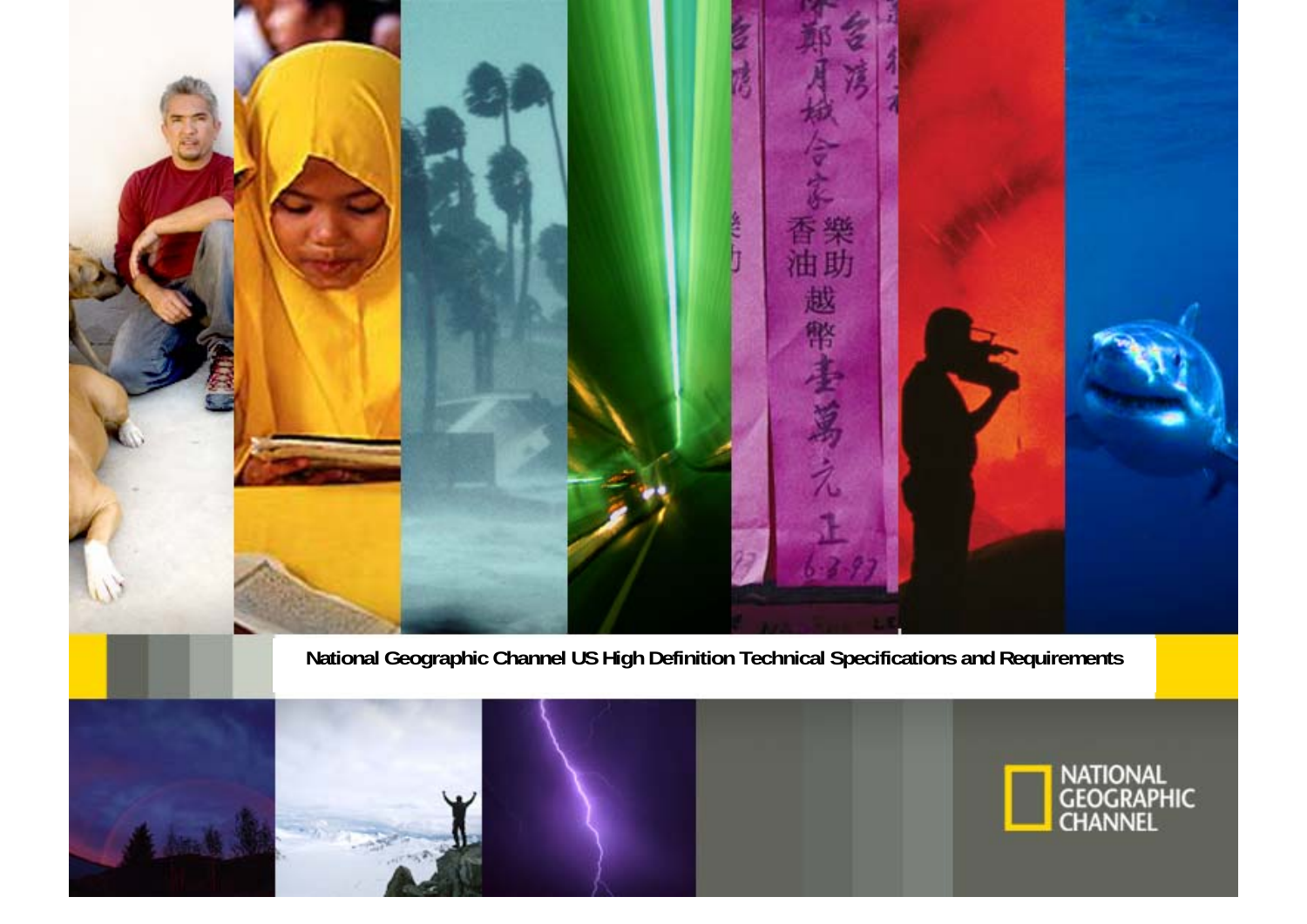## **TABLE OF CONTENTS**

#### **Section Page**

| 1.0  |                                                            |  |  |
|------|------------------------------------------------------------|--|--|
| 2.0  |                                                            |  |  |
| 3.0  |                                                            |  |  |
| 4.0  |                                                            |  |  |
| 5.0  |                                                            |  |  |
| 6.0  |                                                            |  |  |
| 7.0  |                                                            |  |  |
| 8.0  |                                                            |  |  |
| 9.0  |                                                            |  |  |
| 10.0 |                                                            |  |  |
| 11.0 |                                                            |  |  |
|      | Audio Channel Assignment Chart for HD Video tape 9<br>11.1 |  |  |
| 11.2 |                                                            |  |  |
| 11.3 |                                                            |  |  |
| 11.4 |                                                            |  |  |
| 11.5 |                                                            |  |  |
| 11.6 |                                                            |  |  |
| 12.0 |                                                            |  |  |
| 13.0 |                                                            |  |  |
| 14.0 |                                                            |  |  |
| 15.0 |                                                            |  |  |
| 16.0 |                                                            |  |  |
|      |                                                            |  |  |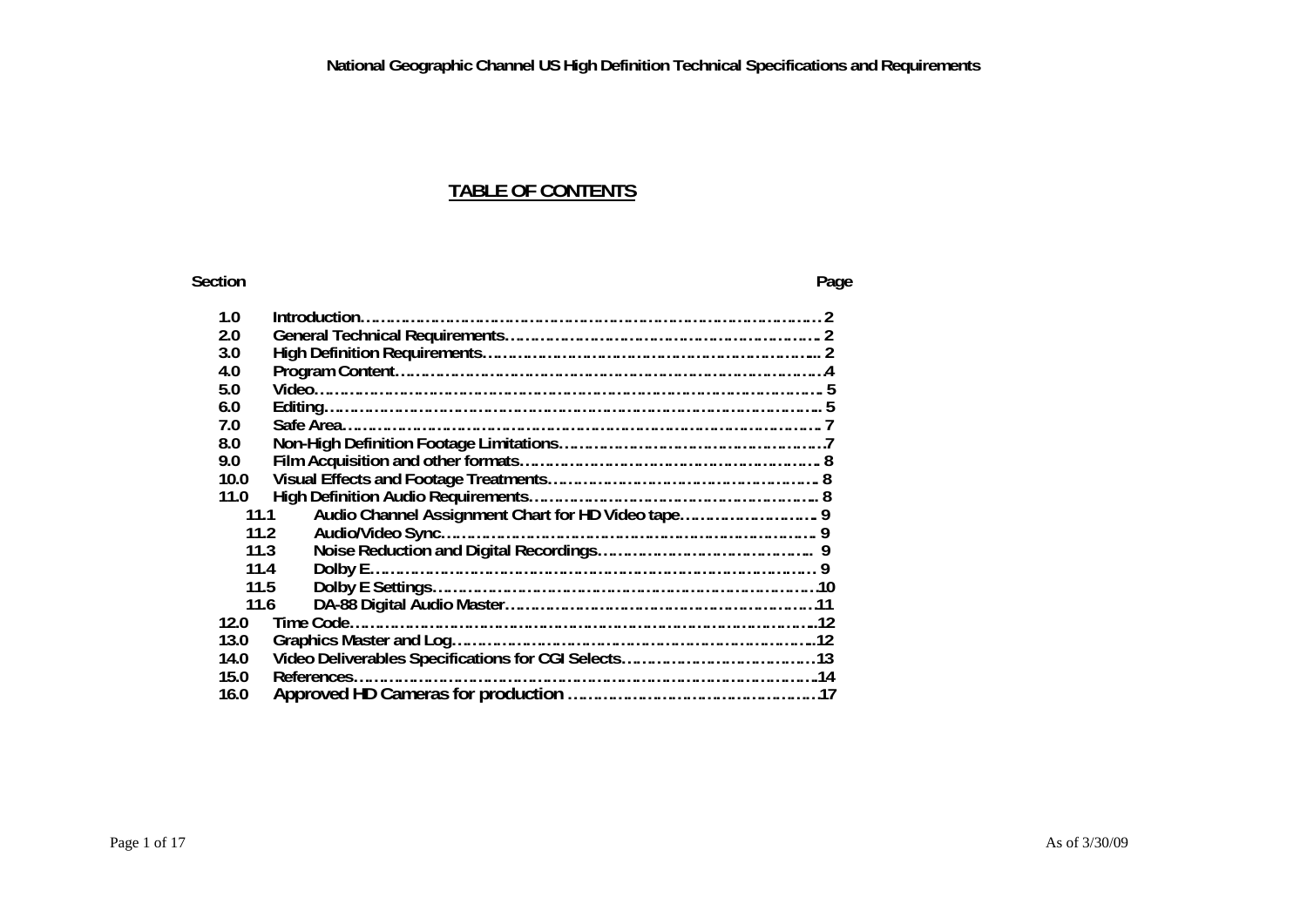#### **1.0 Introduction**

This exhibit contains all technical specifications for 1080 Interlaced and 720 Progressive High Definition video tape formats.

All programmed material acquired for National Geographic Channel must be of a high technical standard originated and post produced on equipment that meets US broadcast performance specifications and must fully comply with SMPTE Standard codes of practice.

It is important that control rooms and viewing rooms used to assess program quality during post-production do not affect subjective impressions of the luminance, resolution and color attributes of the picture. CCIR Recommendation 500 gives details of suitable viewing angles, distances luminance levels and background lighting, etc.

#### **2.0 General Technical Requirements**

Master and source videotapes must meet industry standard or industry-accepted standards for tape format interchange. Acceptable mastering formats must be on either Sony SR or Panasonic D5 High Definition video tape.

Final Program Edit Decision List: An AVID EDL or Final Cut Pro EDL (or project) of final program edited master.

#### **3.0 High Definition Requirements:**

- 1. National Geographic Channel (NGC) requires a High Definition 1080i at 59.94 fps (preferred) or 720p at 59.94fps version of the program master material. It<br>should be delivered on either a Sony HDCAM SR or Panasonic D-5 v will not be acceptable.
- 2. Video and Audio program material shall be produced using industry standard and accepted norms of good practice and workmanship. **All content must be shot and edited in the native delivery format.**
- 3. NGC supports the production of television programming in either 1080i 59.94fps (preferred) or 720p 59.94fps formats. **All Vendor Masters delivered to NGC must be frame rate converted to 59.94fps for both 1080i and 720p masters. NGC will not accept Vendor Masters delivered in any other frame rate other than these. Masters must be converted on acceptable broadcast quality conversion system. Conversion masters will be subjected to NGC's quality control process and will be rejected if found to contain conversion artifacts or to be of poor quality. NGC will not accept productions that are shot on HDV tape formats.**
- 4. All Vendor Master video tapes must be recorded in **DROP FRAME** time code.
- 5. Videotapes must not have any visible impairments including, but not limited to, dropouts and digital errors.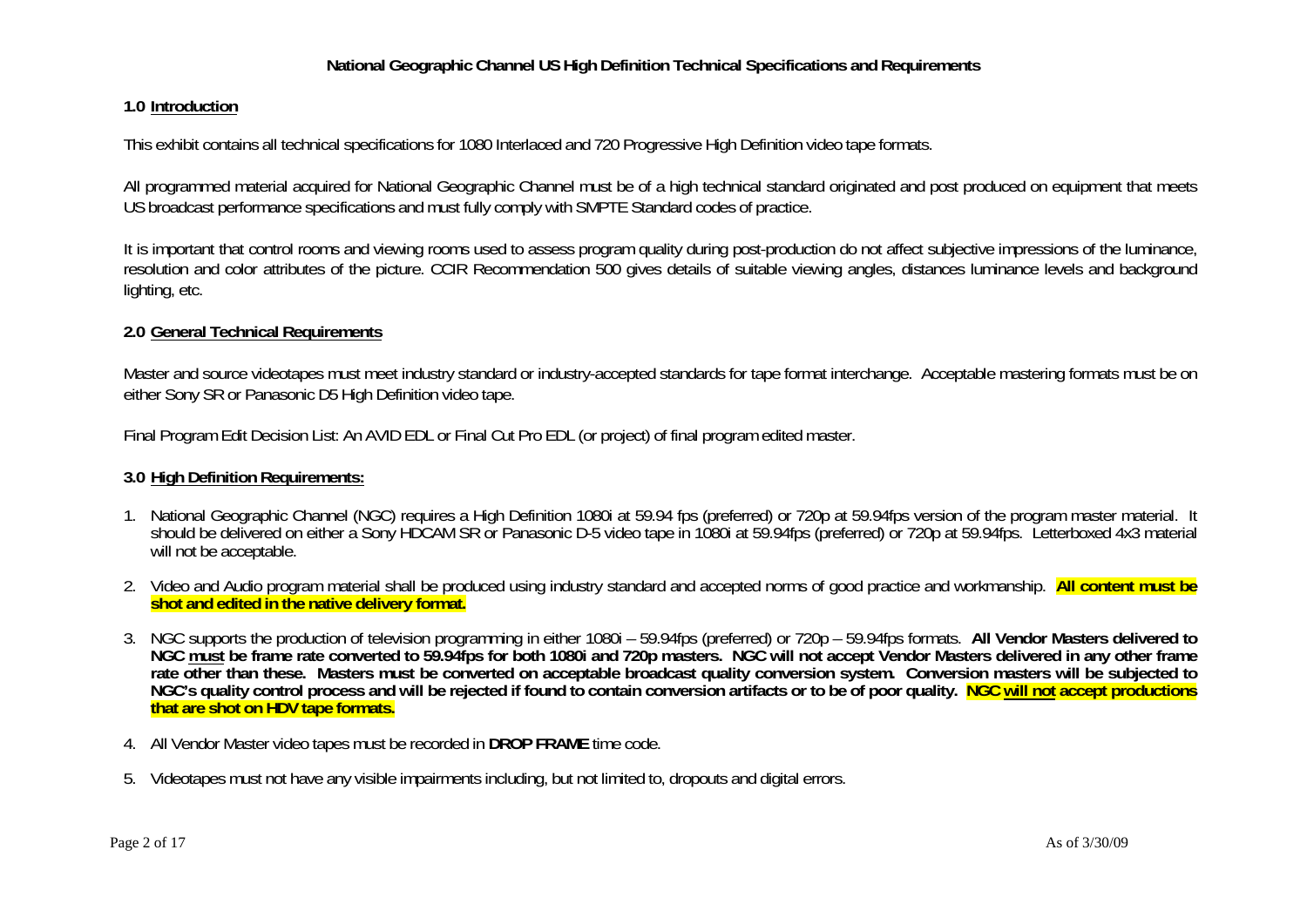## 6. VIDEO TAPE LINE-UP REQUIREMENTS

| Time Code In | <b>Time Code Out</b> | Duration | Information                              |
|--------------|----------------------|----------|------------------------------------------|
| hh;mm;ss;ff  | hh;mm;ss;ff          | hh;mm;ss |                                          |
| 00:58:00:00  | 00:58:30:00          | 00;00;30 | 30 seconds of Black/MOS                  |
| 00;58;30;00  | 00:59:45:00          | 00:01:15 | 75 seconds of SMPTE bars and tone        |
| 00:59:45:00  | 00:59:50:00          | 00:00:05 | 5 seconds of Black/MOS                   |
| 00:59:50:00  | 00:59:58:00          | 00;00;08 | 8 seconds of identification slate        |
| 00:59:58:00  | 01;00;00;00          | 00;00;02 | 2 seconds of Black/MOS                   |
| 01;00;00;00  |                      |          | Segment #1 - First frame of video begins |

**Note: There must be at least 1:00 minute of black (padding) after the program has finished and before the clean covers shots begin. Both the clean cover shots and the snap-in segments (if applicable) must have a slate that describes the content. Additionally, there shall be at least 1 minute of color black, silent audio and continuous time code at the end of the tape.** 

7. The identification slate shall be present for at least 8 seconds and contain the following information: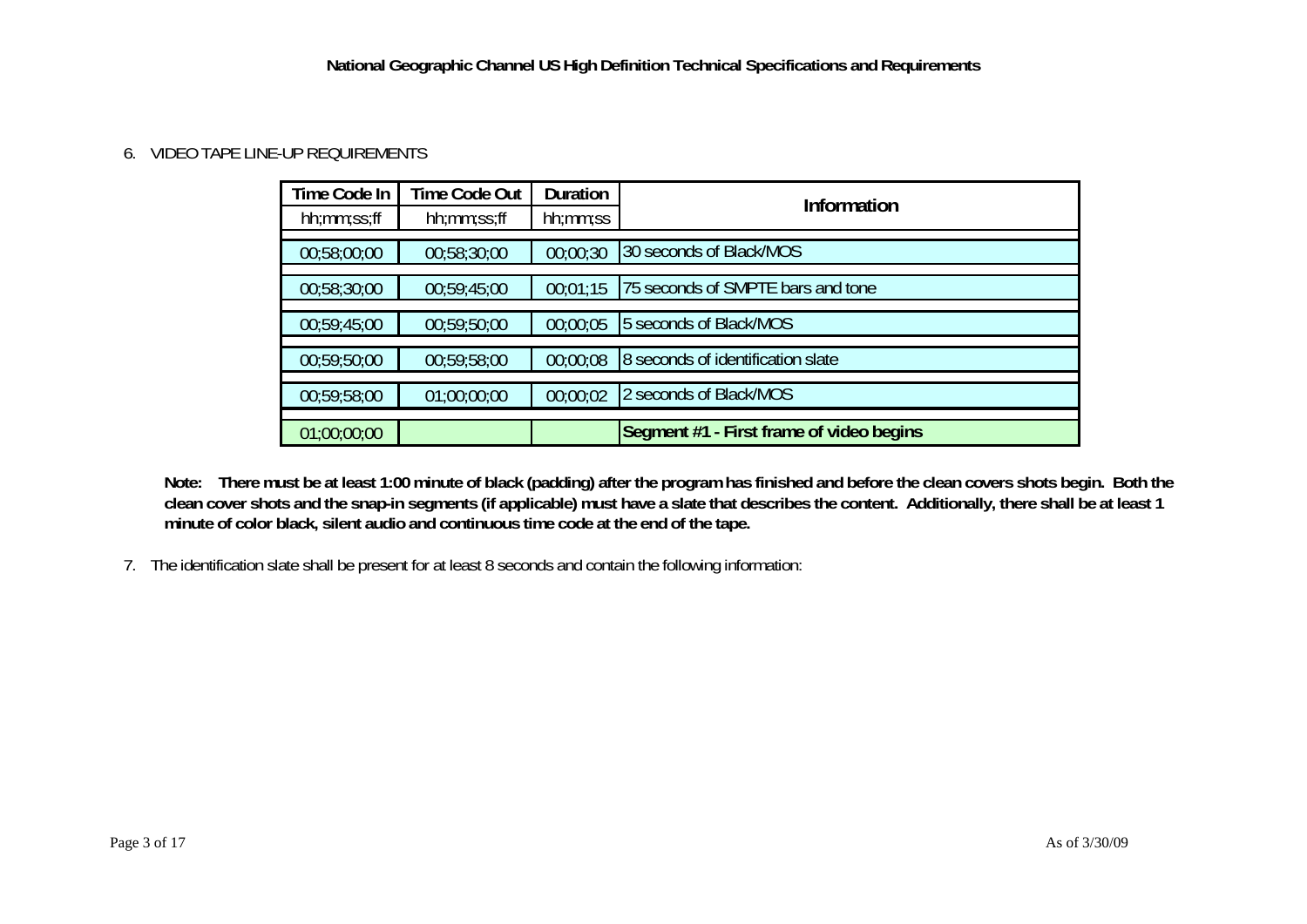| <b>Series &amp; Episode Title</b><br>House # (get from PM or UM)<br>Frame rate, aspect ratio<br>Date and Producer/Editor name                                                                                                      | Stereo Left (Full Mix)<br>CH 1<br>CH 2 Stereo Right (Full Mix)<br>CH 3 Full Mix Minus Narration and Translations Left - Undipped<br>CH 4 Full Mix Minus Narration and Translations Right- Undipped<br>Dolby $E$ 5.1+2 (Full Mix)<br>CH 5 |
|------------------------------------------------------------------------------------------------------------------------------------------------------------------------------------------------------------------------------------|------------------------------------------------------------------------------------------------------------------------------------------------------------------------------------------------------------------------------------------|
| Segment 1<br>01;00;00<br>01;00;00<br>00;00<br>01;00;00<br>Segment 2<br>01;00;00<br>00;00<br>Segment 3<br>01;00;00<br>01;00;00<br>00;00<br>Segment 4<br>01;00;00<br>01;00;00<br>00;00<br>01;00;00<br>01;00;00<br>00;00<br>Segment 5 | Dolby $E$ 5.1+2 (Full Mix)<br>CH <sub>6</sub><br>Dolby E 5.1+2 M, D & E - Undipped<br>CH <sub>7</sub><br>Dolby E 5.1+2 M, D & E - Undipped<br>CH 8<br>(Dolby E is 1 frame Advanced on tape)                                              |
| TPT: 45;50 TRT: 46;50<br>Program is on Time<br>Credits $@$ 01;46;34 for 15 seconds<br>Clean Covers @ 01;47;50                                                                                                                      |                                                                                                                                                                                                                                          |

- 8. All slates must contain an :08 second countdown beginning at 00;59;50;00 with an audible/visual marker at the :02 second mark at 00;59;58;00 (NGC can provide if necessary).
- 9. Both the video tape cassette label and the storage box needs to contain the **same** information as the slate (see above).

## **4.0 Program Content**

There must not be any closed captions/embedded subtitles unless specifically requested.

A music cue sheet must be completed and provided for each program tape.

## **5.0 Video**

1. Video Tape delivery shall be on either High Definition Sony HDCAM SR (5500) or Panasonic D-5 in 1280 x 720 Progressive (720p) 59.94Hz (SMPTE 296M) or 1920 x 1080 Interlaced (1080i) 59.94Hz.

 $\text{Page } 4 \text{ of } 17$  As of  $3/30/09$ 2. All material should be assessed for both quality and technical standards. This checks that all levels conform to the current edition of the EBU - TECH 3299 - E,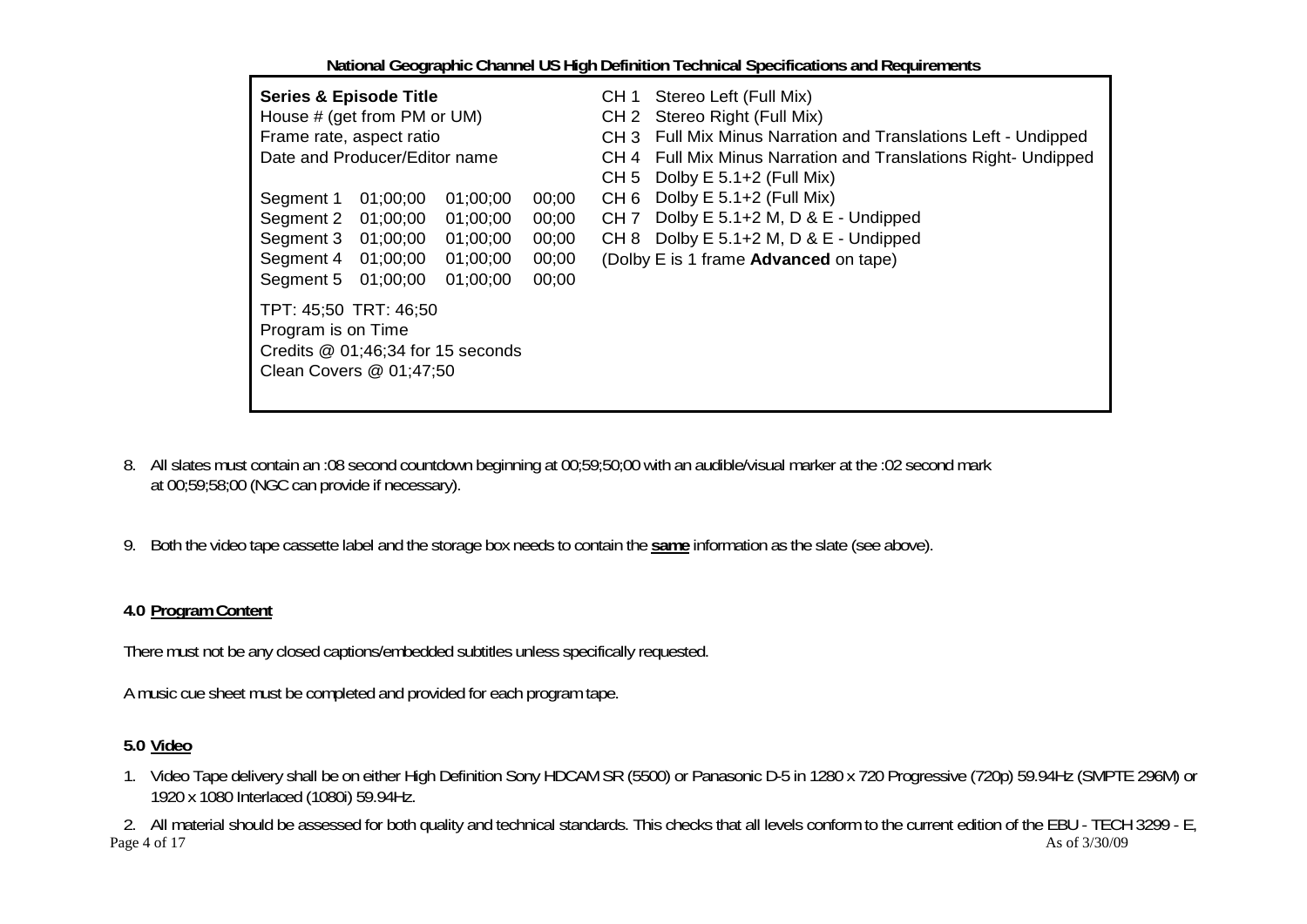which defines High Definition formats and SMPTE 274M - 2003 which details the 1080i 59.94fps and 720p 59.94fps formats. The technical assessment does not affect the quality grades given, material could have QC pass grades but still be rejected due to technical issues - Archive programs, stock footage and/or those made using NGC non-supported/approved equipment will be taken into account when assessing the material, but this does not guarantee acceptance.

- -
- 3. All program levels must not exceed the following when correctly lined up to bars and tone:<br>a) Luminance must not exceed 1v (100%) or go below sub black (.3v)<br>b) Chroma must be legal in all domains i.e. RGB, YUV etc. and
	-
	-

Measurement reference for Gamut is as follows:

For RGB Gamut, it is 710mV on the high end and -10mV on the low end. For encoded Gamut, Luminance is from 0 IRE to 102IRE and for the peaks it is - 22IRE for the lower and 112IRE for the peaks (Luminance and Chroma combined).

Please note that there are numerous quality and/or technical faults for which a program can be rejected for. If a title is rejected then full details will be provided for review.

All replacement material must have all fail points fixed and you must supply a list detailing all repairs / action taken with time codes and descriptions of all faults fixed.

## **6.0 Editing**

The editing of video material must be performed on an editing system with a minimum codec of DNXHD 220X MXF 10-bit or ProRes 422 10-bit 4:2:2 or equivalent.

#### **7.0 Safe Area and Title Safe Information**

All safe action, titles/lower thirds and graphics must be correctly framed throughout to retain safe picture content. There is to be no pillar-box blanking or letterboxing footage unless previously approved by an NGC producer.

# **Title Safe and Image Safe**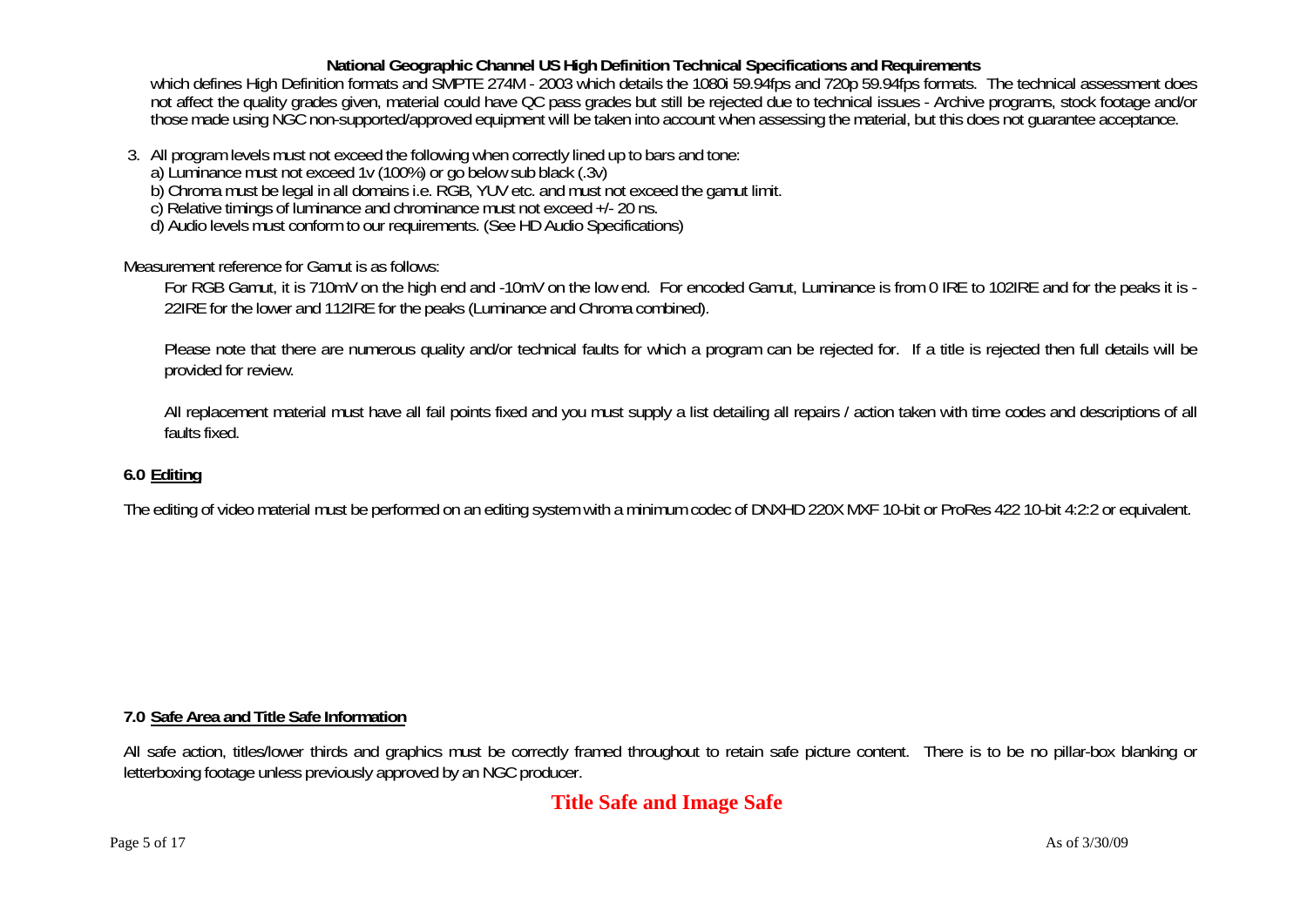To support the aspect ratio of 16:9, please see diagram below. Do not place Chyron, or essential elements outside of the Title Safe margin of 20% from each side/edge. On the top and bottom of the screen, you can go to action safe (10%). Slight over scanning is a common practice in theatre projection and will result in loss of essential elements. Image information should fully extend to the edge of the image area. Be careful not to place vital image information within 10% of image edges.

"Action safe" is the outer 10% of the ad (a box inside a box). This is similar to "bleed" in print. Never have needed information outside "action safe" (red/grey box in diagram below), as most projectors will cut out at least some of "action safe."

"Title safe" is the next 10% in (blue/grey area). This is the recommendation for putting all text inside. Text outside this area may or may not show up; inside the "box" it will show up. Moving or live video is not allowed in the Digital Slides portion of the program.



#### **8.0 Non-HD Footage Limitations**

**To enable the HD program to retain the highest quality throughout, a maximum of 10% of non-HD footage is allowed in production with no more than 1 minute of continuous non-HD footage in any sequence. Any use of non-HD material is only acceptable by prior written consent of NGC. Non-HD footage refers to ALL source materials that are not of an HD origin (film, SD video, etc - please see section 9.0 below for further clarification) that has**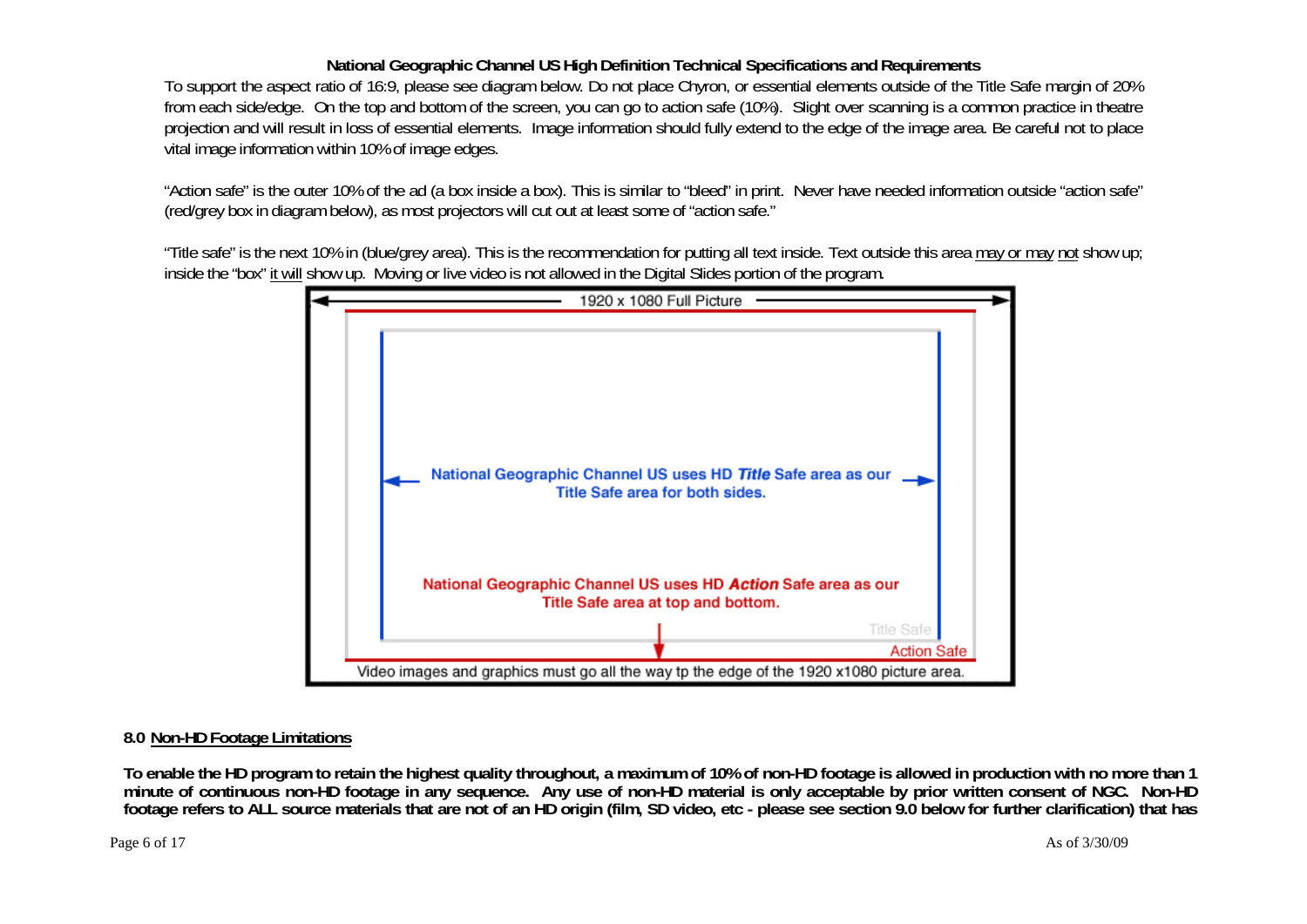**been up-converted to high definition tape. We understand that there will be certain genres of program that will require non-HD material to be in excess of the 10% content limitation. This will only be acceptable by prior written consent from NGC.** 

**\*Please note:** NGC will not accept any multiple resolution changes. Any exceptions must be pre-approved by NGC. NGC will only accept Transcoded (upconverted or cross-converted from non-HD, or 720p footage to 1080i or from 50 to 60fps) footage or masters that have been created using a broadcast quality conversion devise such as a Silicon Optics Teranex , Snell & Wilcox Alchemist Platinum Ph.C, etc. Conversions that have been performed internally using a Video Tape Machine (on-board conversion devise) will not be accepted.

#### **9.0 Film Acquisition and other formats**

- 1. 35mm Material Direct datacine (Telecine) transfer to High Definition of this material produces perfectly acceptable results.
- 2. Film based programs are encouraged to use 24fps electronic post production. For a film based or 24fps electronic production, the 24fps sequence shall be consistent throughout the material. Industry approved noise-reduction and color correction must be adhered to for all film transfers. These productions must<br>be properly converted to acceptable NGC deliverable formats (see
- 3. 8mm, 16mm and Super 16mm Material High Definition datacine transfer of this material does not produce results that are acceptable for use with NGC HD programs. The size of the 16mm negative is too small to achieve quality high definition images. Use of 8mm, 16mm and Super 16mm film is not permitted by NGC due to concerns about quality and the long-term practical value of the asset.

\* Note – use of 8mm, 16mm and Super16mm stock footage that has not been up-converted must be approved by your Executive Producer and your<br>Production Manager/Unit Manager team. This footage will be counted towards the 10% n

4. HDV, DV and Mini-DV acquired material – High-Definition up-conversions from footage acquired using these formats does not produce results that are acceptable for usage in NGC HD programs and therefore will not be accepted.

## **10.0 Visual Effects and Footage Treatments**

Any visual effects that seem to add grain or noise to acquired material requires pre-approval by NGC (sample materials must be provided). As with film and lower end digital video formats, any significant video noise or film grain will potentially create complications during broadcast.

## **11.0 High Definition Audio Requirements**

1. Audio program material shall be produced using industry standard and accepted norms for good practice and workmanship. The audio portion of the master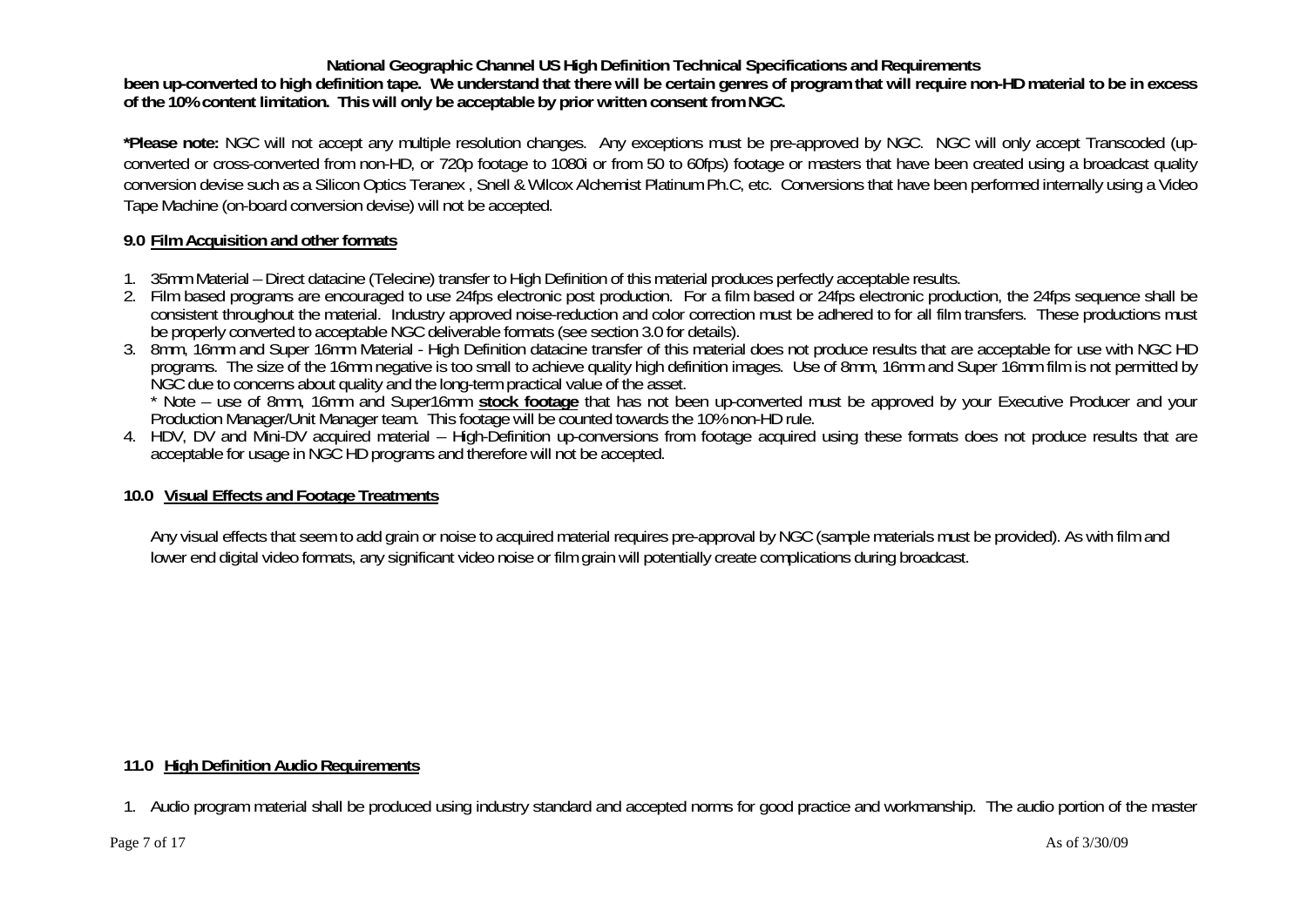and source audio and videotapes must be produced so that no noise, static, dropouts or extraneous distortion is recorded in the audio. The audio mix should be well balanced and equalized, with clear dialog and narration that is not buried by effects or music.

- 2. The audio record level must be related accurately to the line-up levels recorded at the head of the tape and both are correct in preset/unity. Audio tracks must be accurately matched, correctly balanced and in phase throughout the program.
- 3. The operating level for reference tone and legacy analog system calibration is -20dBFS per SMPTE RP155 on all tracks including the Dolby E tracks.
- 4. Peak audio levels, evaluated using a digital true-peak meter with a 0ms rise response, may not rise above -10dBFS.
- 5. The average level of dialog within the program on all non-compressed (i.e. stereo) content, evaluated using a Dolby LM100 Broadcast Loudness Meter or equivalent Leq(A) meter, shall return an average level of speech at -27dBFS, +/-2dB measured over the entire length of the program. The LM100 should be set to "Infinite Mode" with "Dialogue Intelligence" enabled. The measurement shall begin at the start of the program and stopped at the end of the program. The resulting Infinite Term measurement value shall be -27dBFS, +/-2dB.
- 6. Audio compression: Program audio should have good dynamic range, but not be overly dynamic. While some compression may be needed to control the dynamic range of the program audio, excessive audio compression of the final mix should be avoided as this reduces the perception of audio quality by the listener. Audio signal peaks should be approximately 8 to 10 db above program reference levels, and average loudness measurements should be comparable to reference levels.
- 7. Audio sampling rates for High Definition video masters must be at 48k *at* 20 bits. DA88 audio masters sampling rates must be at least 48k *at* 16 bits.

| <b>Audio Track</b> | Content                                         |
|--------------------|-------------------------------------------------|
|                    | Stereo Left or Left Total (full mix)            |
| 2                  | Stereo Right or Right Total (full mix)          |
| 3                  | Stereo Left or Left Total M, D & E - Undipped   |
| 4                  | Stereo Right or Right Total M, D & E - Undipped |
| 5                  | Dolby $E$ 5.1+2 (full mix)                      |
| 6                  | Dolby $E$ 5.1+2 (full mix)                      |
|                    | Dolby E $5.1+2$ – M, D & E - Undipped           |
| 8                  | Dolby E $5.1+2$ – M, D & E - Undipped           |

## **11.1 Audio Channel Assignment Chart for HD Video Tape**

• **For further details on individual audio channel break-outs and configurations, please see section 11.4 & 11.6**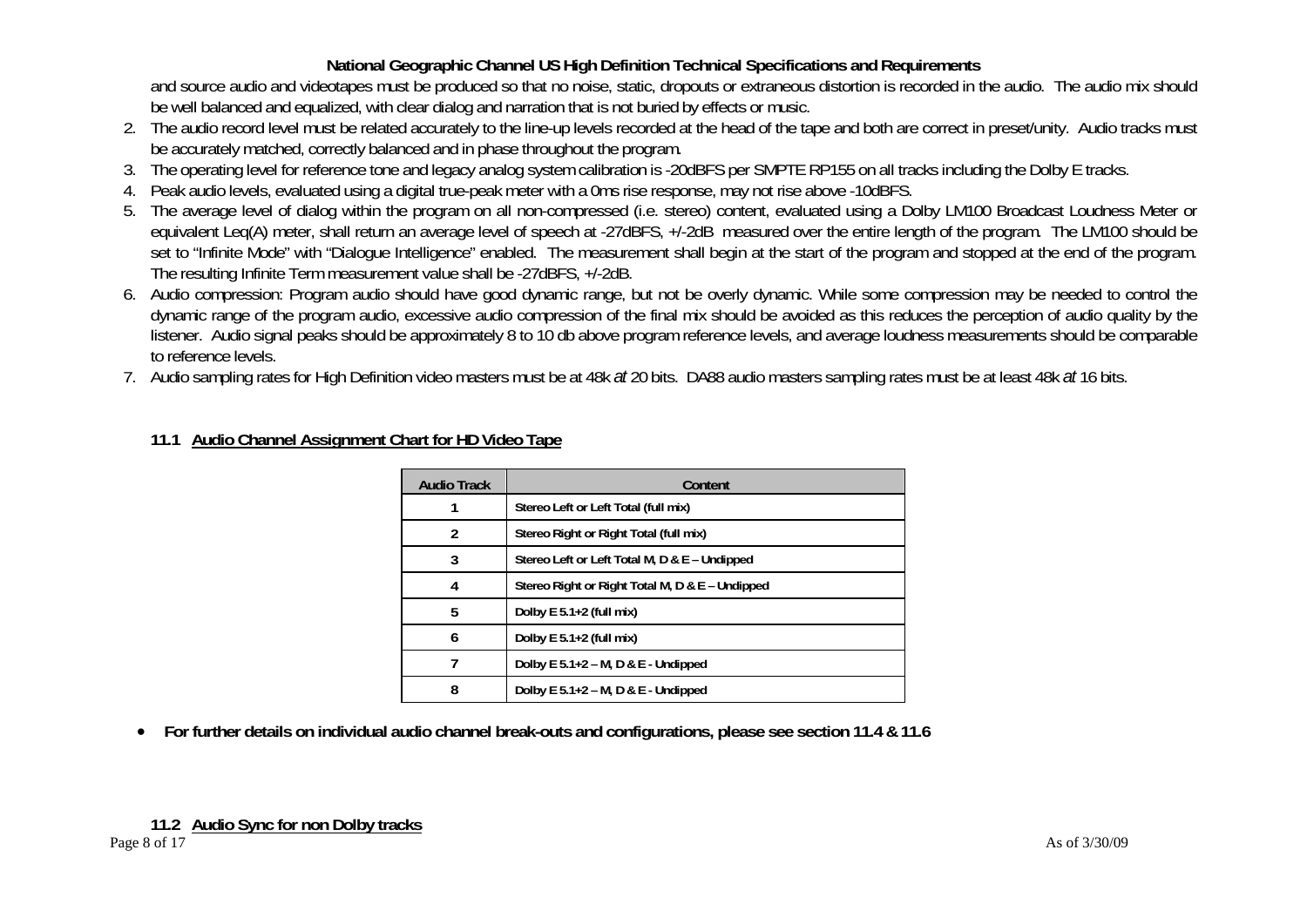Sound and Vision should be delivered fully frame synchronous throughout the program for the stereo only tracks on channels 1 & 2 of the video tape. DA88 tracks time coded tracks must also match the video tape. In no circumstances may audio and video be out of sync by more than one field (i.e. 20 ms). [Dolby audio tracks are addressed in section 11.4]

## **11.3 Noise Reduction in Digital Recordings**

Digital Audio recordings shall be supplied without digital noise reduction or pre-emphasis.

## **11.4 Dolby E**

- 1) The Dolby E encoded data of the full mix shall be recorded on AES-3 (tracks 5/6) of the Hi-Definition video tape and the encoded Dolby E data of the M,D & E on AES-4 (tracks 7/8).
- 2) Dolby E encoded data shall be recorded such that the encoded data stream on tape is one frame advanced of video, so that on playback,/decode, the audio is in sync with the picture. This requires that the audio be advanced two frames with respect to video before the Dolby E encoding process.
- 3) The Dolby E program configuration shall be set to 5.1+2, and the channel configuration within the Dolby E data stream shall be as follows:
	- **Ch1 Left (Music & Effects, location dialog that does not appear in the center channel)**
	- **Ch2 Right (Music & Effects, location dialog that does not appear in the center channel)**
	- **Ch3 Center (Narration, location dialog)**
	- **Ch4 Low Frequency Effects (Explosions/Music Effects)**
	- **Ch5 Left Surround**
	- **Ch6 Right Surround**
	- **Ch7 Left Total**
	- **Ch8 Right Total**
- 4) The measured value of speech within the full multichannel mix (both the 5.1 program and the stereo "+2" program) shall be -27dBFS, +/-2dB, and the Dialogue Level parameter (a.k.a. the "dialnorm value") within the audio metadata shall accurately reflect this measurement (see section 11.5). The Dolby LM100 Broadcast Loudness Meter (or equivalent Leq(A)meter) shall be used to evaluate and measure the average A-weighted level of speech within the program.
- 5) Dolby E M, D & E data streams containing no narration shall carry the same dialnorm value of -27 as the full mix.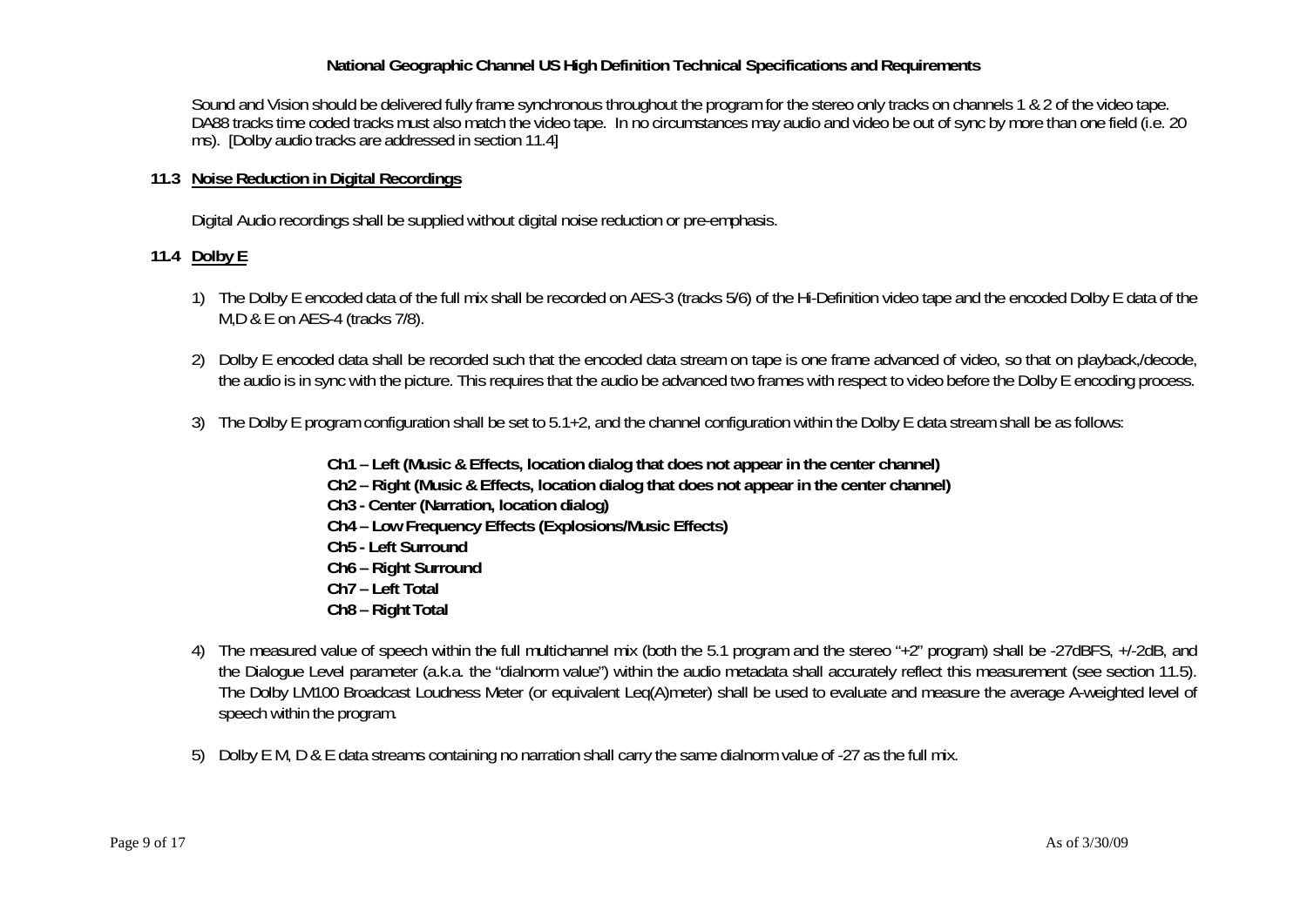- 6) Audio compression: Program audio should have good dynamic range, and provide a compelling surround environment to the home listener. While some compression may be needed to control the dynamic range of the program audio, excessive audio compression of the final mix should be avoided as this reduces the perception of audio quality by the listener. Audio signal peaks should be approximately 8 to 10 db above program reference levels, and average loudness measurements should be comparable to reference levels.
- 7) When available, a Dolby DP570 Multichannel Audio Tool shall be used during the mastering of the Dolby E data stream to ensure correct settings of audio metadata parameters and to best emulate a home listening environment.
- 8) Audio sampling rates for High Definition video masters must be at 48k *at* 24 bits. DA88 audio masters sampling rates must be at least 48k *at* 16 bits.

## **11.5 The recommended Dolby E audio metadata settings are as follows:**

| <b>Parameter Name</b>       | 5.1 Channel Program  | 2/0 Channel Program  |
|-----------------------------|----------------------|----------------------|
| Dialog Level                | -27                  | -27                  |
| <b>Channel Mode</b>         | 3/2                  | 2/0                  |
| <b>LFE Channel Enable</b>   | On                   | N/A                  |
| <b>Bitstream Mode</b>       | <b>Complete Main</b> | <b>Complete Main</b> |
| Line Mode Profile           | Film Standard        | Film Standard        |
| <b>RF Mode Profile</b>      | <b>Film Standard</b> | Film Standard        |
| RF OV Protect (if present)  | Disabled             | <b>Disabled</b>      |
| <b>Surround Phase Shift</b> | <b>Disabled</b>      | N/A                  |
| Center Mix Level            | $0.707$ ( $-3.0dB$ ) | N/A                  |
| Surround Mix Level          | $0.707$ ( $-3.0dB$ ) | N/A                  |
| Dolby Surround Mode         | N/A                  | Dolby Surround       |
| Surround 3dB Attenuation    | Off                  | N/A                  |

- 1) Dolby Digital audio metadata shall be enabled, set and carried within the Dolby E data stream. A printout of the audio metadata settings **must** be included with the video tape submission.
- 2) Audio metadata shall be generated by a Dolby DP570 Multichannel Audio Tool or equivalent when available.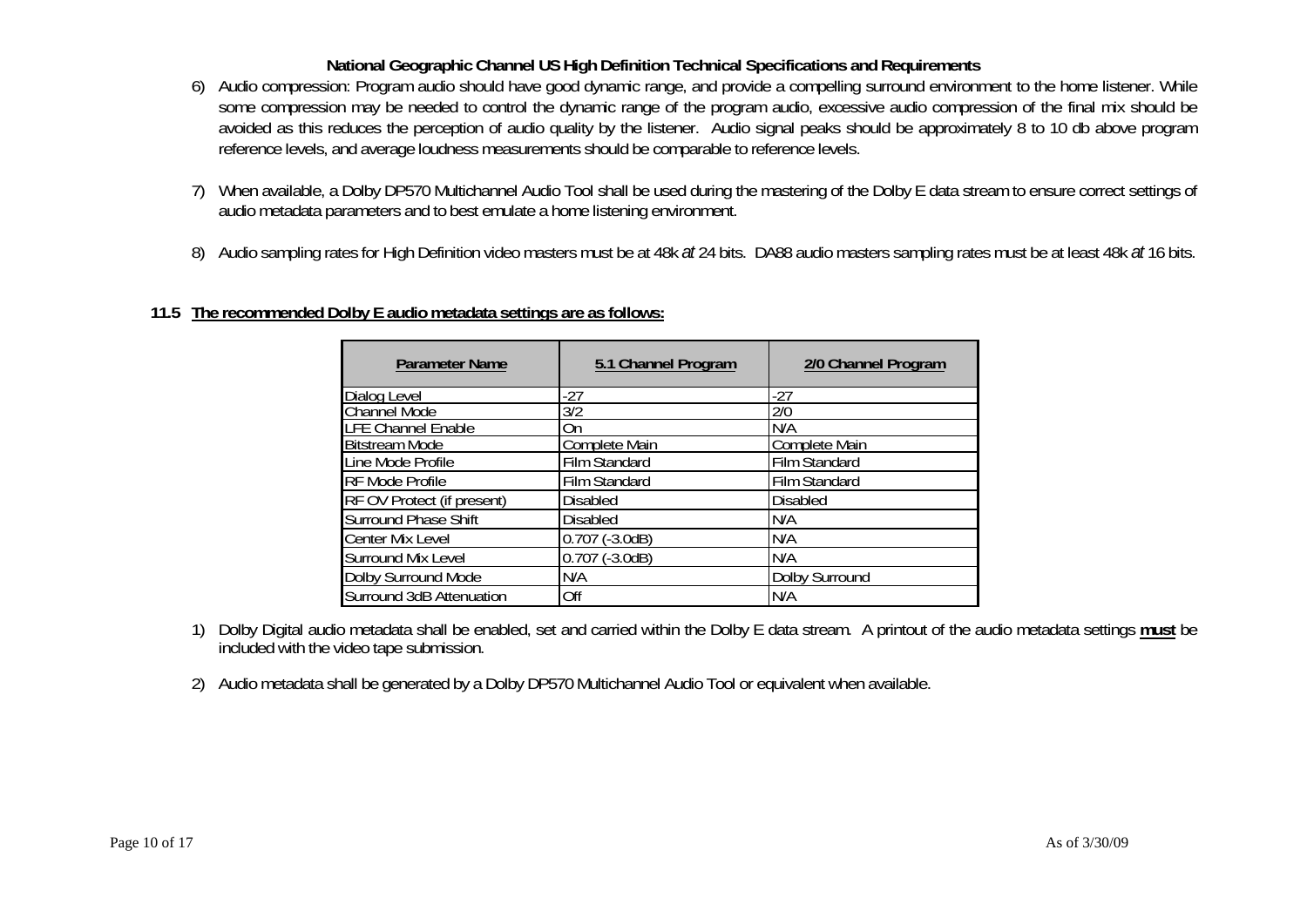#### **11.6 DA-88 Digital Audio Master**

Separate audio master tapes are to be delivered for each Program Master Video Tape. The DA-88 must be in sync with matching time code of final program master. DA-88 tapes are to be delivered at **Final Constant Level** (i.e. will re-create final mix, without dips for narration, using fixed pre-set fader positions) on separate tracks or as follows:

| <b>Audio Track</b> | Content                  |
|--------------------|--------------------------|
|                    | Music Left               |
| 2                  | <b>Music Right</b>       |
| 3                  | <b>Effects Left</b>      |
| 4                  | <b>Effects Right</b>     |
| 5                  | <b>Narration</b>         |
| 6                  | Dialogue                 |
|                    | VO / Voice of Translator |
| 8                  | Open                     |

## **DA-88 Digital Audio Master of Dolby Tracks**

| <b>Audio Track</b> | Content                                                                                |
|--------------------|----------------------------------------------------------------------------------------|
|                    | Left (Music & Effects, location dialog that does not appear in<br>the center channel)  |
| 2                  | Right (Music & Effects, location dialog that does not appear<br>in the center channel) |
| 3                  | Center (Narration, location dialog)                                                    |
| 4                  | Low Frequency Effects (Explosions/Music Effects)                                       |
| 5                  | <b>Left Surround</b>                                                                   |
| 6                  | <b>Right Surround</b>                                                                  |
|                    | Left Total                                                                             |
|                    | <b>Right Total</b>                                                                     |

Note – We will use the tracks on these two DA88 audio tapes to make all necessary changes involving narration and/or Mix and Layback modifications. They **are not** to be Dolby E encoded. These are the audio elements that are already being used to create the Dolby E stream.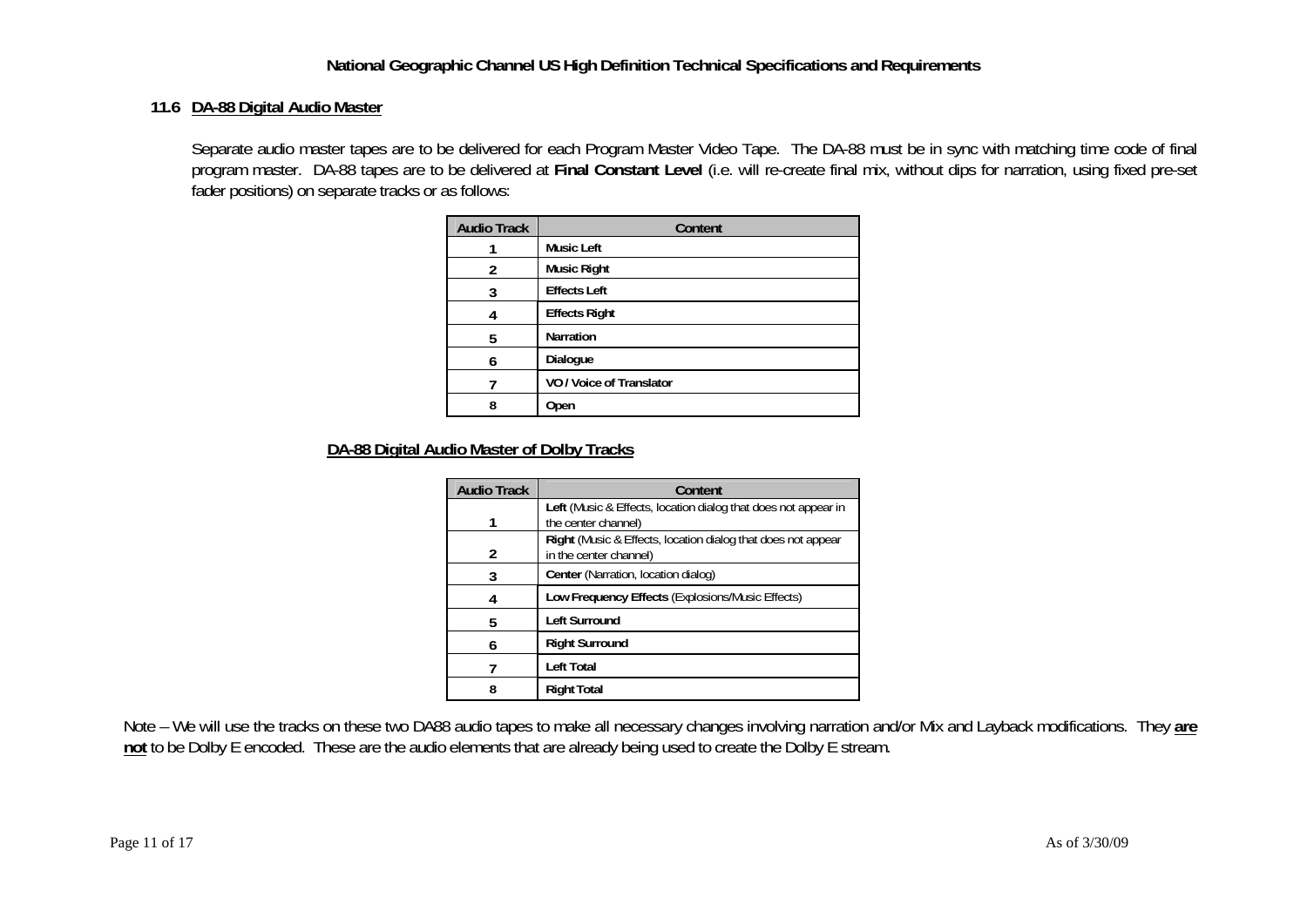#### **DA88 tracks are to be recorded at final mix levels, without dips for narration or translations.**

On and off camera sync dialogue: Defined as any character dialogue which is sync-to-camera or voice over. NGC has reserved the term "dialogue" for foreground human speech that advances the story and/or provides information to the viewer but which is not uttered by the narrator. This definition covers two types of dialogue: on-camera sync by a character; and off-camera voice-over by a character. Dialogue consists of a character's natural voice, no matter what language he/she speaks. Translation voice-overs are a separate classification, closer to narration than dialogue, and should therefore occur only on channel 7 (VO/Voice of Translator). The dialogue track is both mono and constant level.

**Note -** As an alternative delivery format, a **Broadcast Wave** file may be delivered in the following configuration:

- oAudio deliverables must be Broadcast WAV with embedded time code to match the finished show, at 24 bit 48kHz,
- oFiles must start at 1;00;00;00 or with a one frame 2pop at **exactly** :02 before program
- oAny other file formats must be approved by NGC before delivery.

Delivery of these files MUST be on the following media:

- $\triangleright$  Two (2) DVDR's with the stems of the surround mixes, both Full Mix and M, D & E; stereo files of Full Mix and M, D & E.
- ¾ Two (2) DVDR's of Splits: Narration / Dialogue / Translations / Stereo SFX / Stereo Music.

#### **12.0 Time Code**

.

- **All program material shall have SMPTE DROP FRAME time code of continuous ascending numbers**.
- LTC must be recorded on the designated track at a flux level of l00 nwb/m corresponding to 0db (4ppm). Time code must be locked to video and must be continuous throughout the tape, including the line-up section and any breaks. The time code for the first frame of the program must be 01;00;00;00. VITC **must** match LTC throughout the program.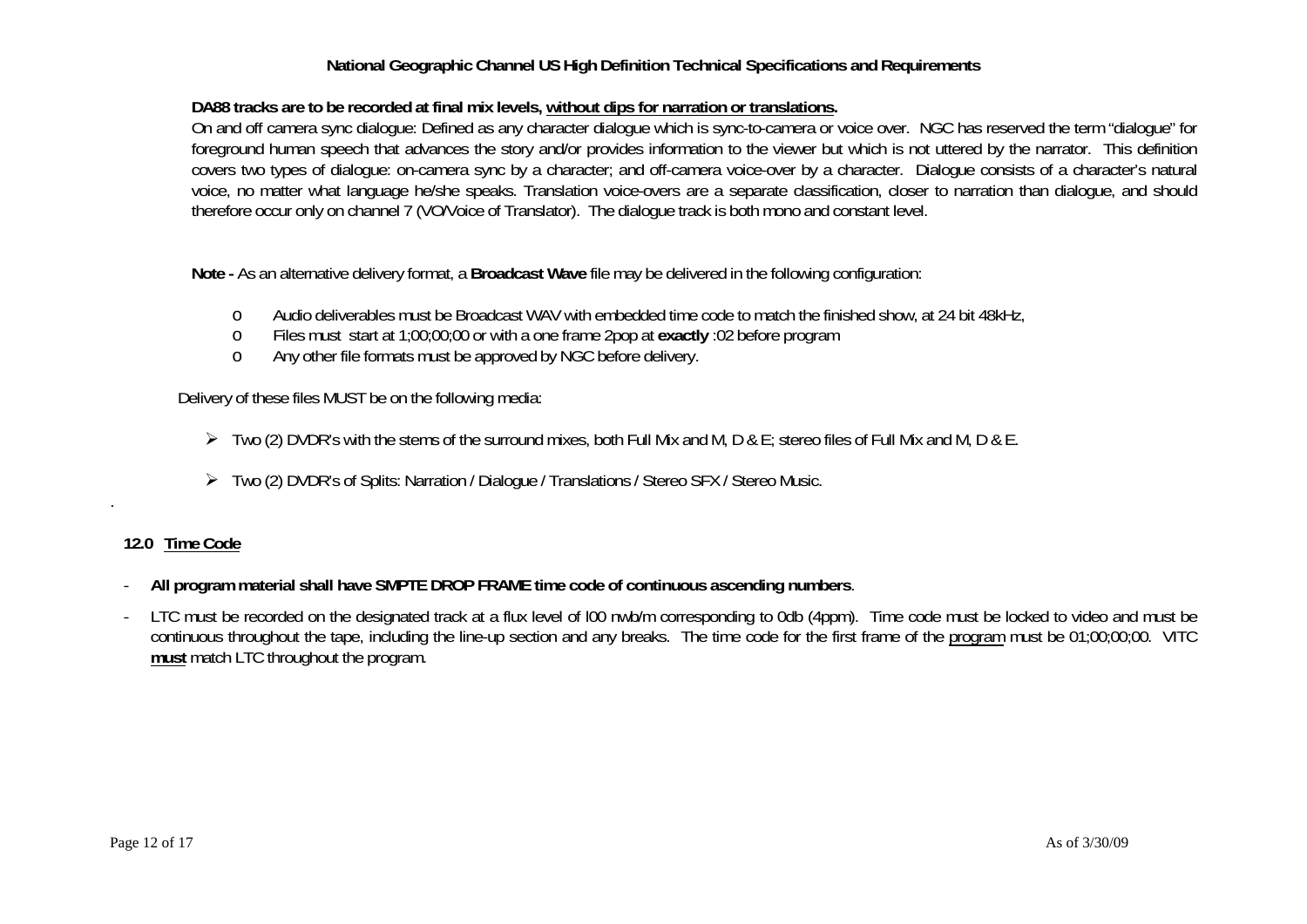## **13.0 Graphics Master and Log**

- All graphic elements necessary to customize graphic sequences for non-English text for the international market must be included on this tape. **\*\*** If time allows, Program Graphic requirements may be added to program tape. Elements should include, but not be restricted to:
- Fully composited animation (all elements) with 3-5 seconds of pad at the head and tail. Pad can consist of the first and last frame of the animation held as a "freeze frame", or more appropriately, 3-5 seconds of extended animation at the head and tail to allow for transitions.
- Title Elements with mats should be a key-able title, not just a type treatment.
- Full open with clean resolve without title logo.
- Any animated moves, including all layered pieces. All elements or layers including, but not limited to: type, political borders, locator dots, mattes, etc.
- Credit bed clean of text graphics/supers, formatted to NGC's specifications. Exact length of credits are :15 seconds.
- All computer models.
- 2D Artwork Provide Photoshop file format or JPEG. If 2D art is created in Photoshop with multiple layers, provide files in Photoshop format with layers intact. All other textures or still images must be delivered in TIFF file format.
- Animation If After Effects is used, provide all related files. Provide all 2D animated textures at full resolution in QuickTime Movie format using "animation codec with no compression". Animation rendered on fields at 29.97 frames per second at a resolution of 1920 x 1080 for 1080i & p and 1280 x 720 for 720p is required.
- All live action, chroma key/blue screen, and associated matte media.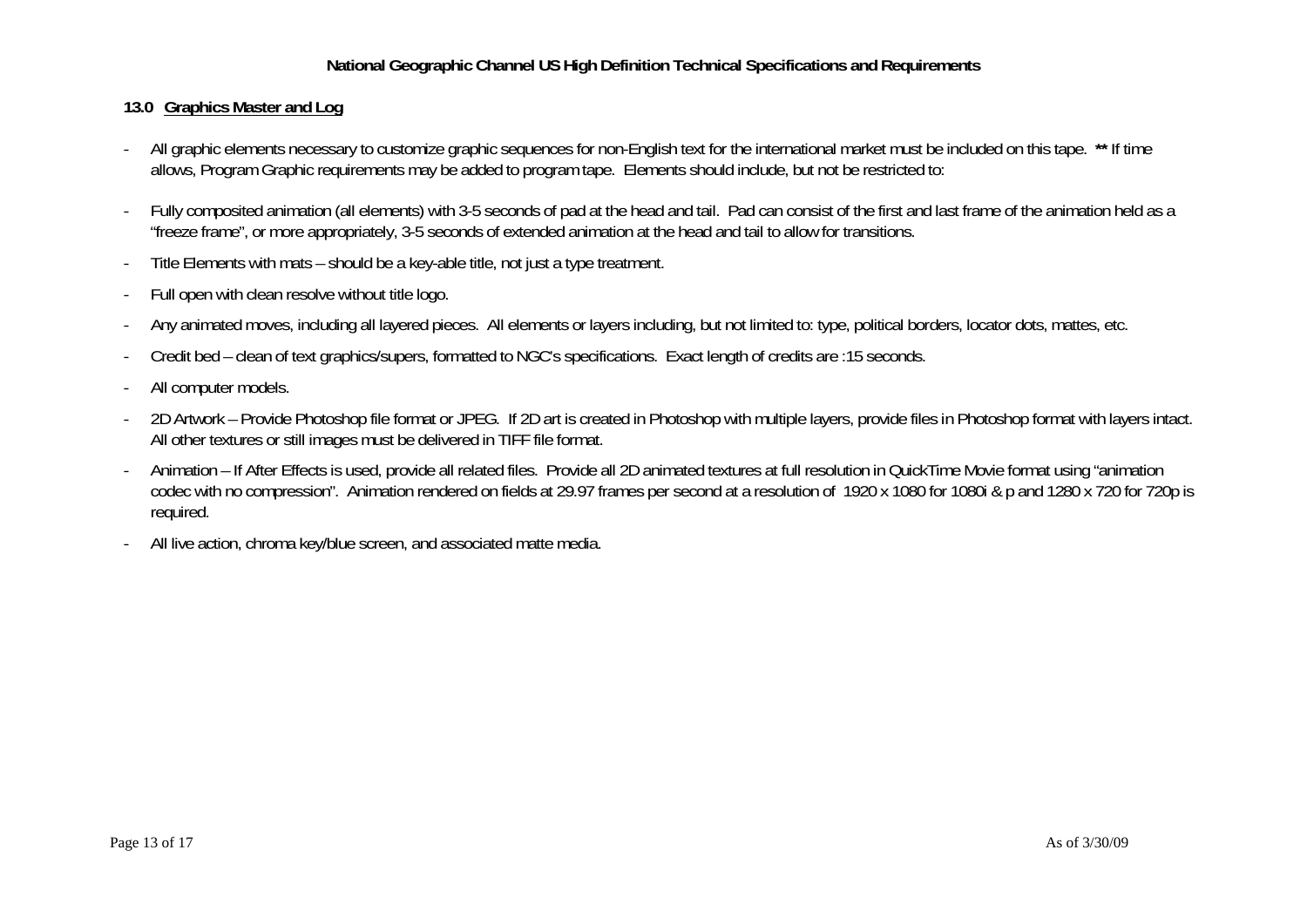#### **14.0 Video Deliverables Specifications for CGI selects**

- **14.1 CGI (Computer Generated Images)Stills**: **(***if applicable*  **lower rez due at Fine Cut and high rez Pic Lock)** if CGI is an important element in explaining or depicting the topic or content of a program, ten (10) – fifteen (15) low resolution (72dpi) frame grabs should be delivered per episode at fine cut. We will then select approximately five (5) which should be rendered high resolution for delivery at Picture Lock. All high resolution images should be rendered at 300dpi 14.2"x8" (or 4267x2400 pixels) TIFF files. Content:
	- Content of the images will vary depending on the film. The images should either capture or explain the subject matter or topic of the film or clearly film the technology used in the film
	- The images are used in aid of the Channel's printed marketing efforts around the film. Therefore, the images need to be higher quality than HD resolution.

Specifications:

- CGI Images should be delivered with an electronic copy of the "CGI Digital Images Informational Sheet," and be cleared for domestic promotional usage
- Since these images are used for print purposes the preferred specs are: 300dpi, minimum 14.2"x8" (4267x2400 pixels) TIFF files
- •All CGI images are to be delivered on a CD/DVD and clearly marked
- For the high resolution images we will not accept images that are not fully rendered, not fully textured, lo-resolution or standard-def resolution, or images rendered with interlaced fields
- Alternately, we will accept 1920x1080 pixel HD TIFF files at 72 dpi, however these images do not hold up for print purposes and decrease the likelihood of using the images to promote the film
- **14.2 CGI (Computer Generated Images) Selects**: **(***if applicable* **due at Fine Cut)** minimum of five (5) seven (7) minutes of CGI footage per episode per one hour program delivered on Digital Beta (4x3 or 16x9 NTSC video). Content:
	- We prefer to use CGI for episodic topicals and specials promotions because the content is different/scientific/unique and not-stock-film-looking. The CGI selects are often the most important deliverable
	- The more CGI, the better. These scenes are often the most dynamic and modern looking shots from many films, and are wonderful marketing tools to speak to the unique promise of the film

Specifications:

- CGI Selects should be delivered with an electronic copy of the "CGI Selects Informational Sheet," and be cleared for domestic broadcast/promotional usage
- Due to usage of CGI materials, delivery of episodic selects (CGI for series episodes) should be made no later than 21 days prior to air
- For priority specials and one-ups, CGI materials should be delivered no later than 45-60 days prior to air (these specials get one month of promotion, hence earlier delivery)
- Footage can be delivered anamorphic for conversion (preferred method of delivery) or letterbox 16x9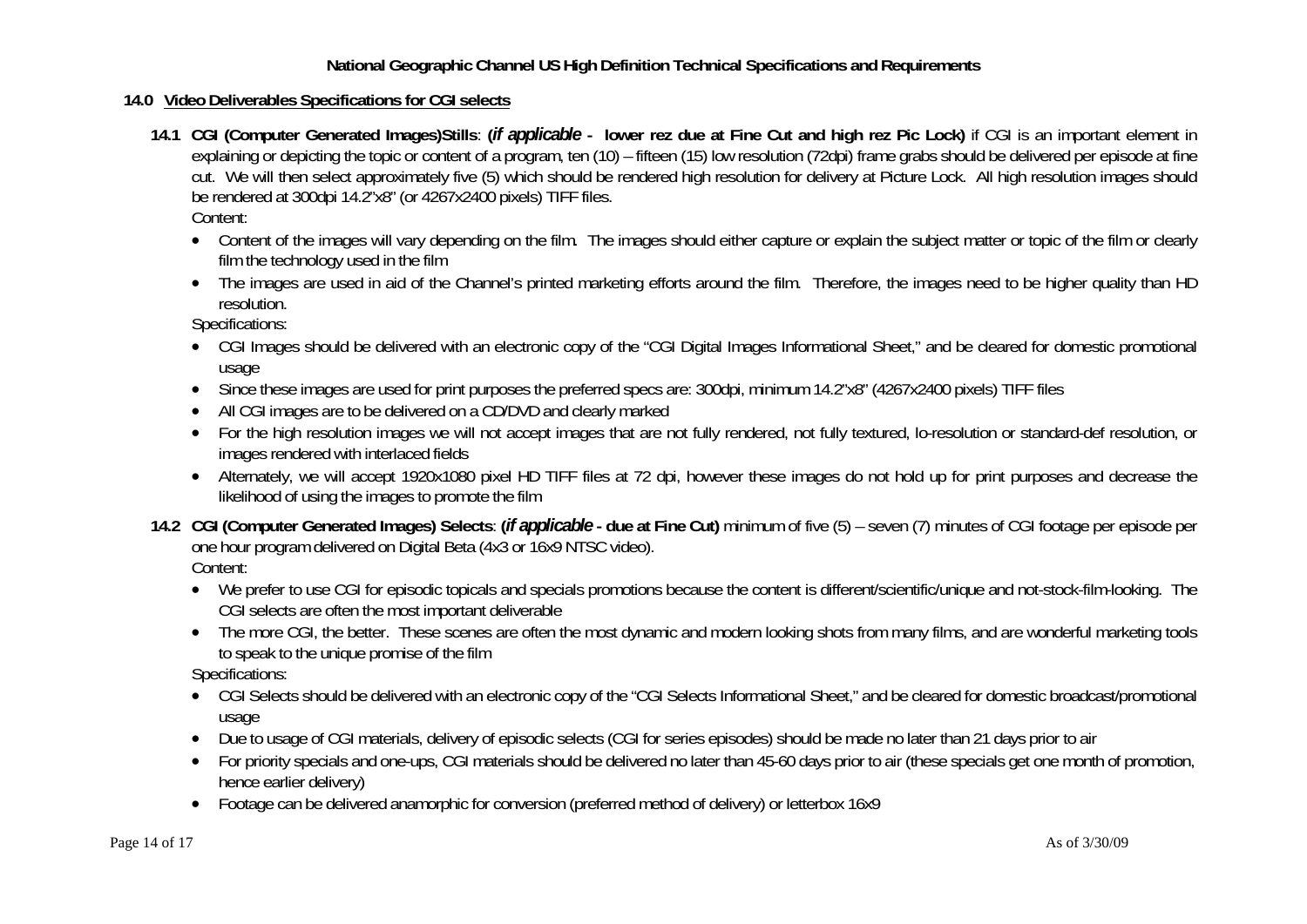•We will not accept CGI selects that are: in PAL format; low resolution or unrendered imagery; third generation or more dubbed materials; footage that is too dark; time code burned into the clip

## **15.0 References**

ATSC A52. Digital Audio Compression (AC-3)

EIA]CEA 608B: Line 21 Data Services

EIA 708-B: Digital Television (DTV) Closed Captioning

SMPTF RP *155:* Audio Levels for Digital Audio Records on Digital Television Tape Recorders

SMPTE RP 207: Transport of Program Description Data in Ancillary Data Packets

SMPTE RP 218: Specifications for Safe Action and Safe Title Areas for Television Systems

S MUTE 1 2M: Time and Control Code

SMPTE *59:* Camera Aperture Images arid Usage

SMPTE 96M: 35mm and 16mm Motion Picture Film — Scanned Image Area

SMPTE 274: 1920 x 1080 Scanning and Analog and Parallel Digital interfaces for Multiple Picture Rates

SMPTE 279M: '72—inch Type D..5 Standard Definition Component Video and Type HDD5 High-Definition Video Compressed Data

SMPTIE 292M: Bit Serial Digital Interface for High Definition Television Systems SMPTE 334M: Vertical Ancillary Data Mapping for Bit Serial Interface

SMPTE 342M: HD-D5 compressed Video 1080i and 720p Systems Encoding Process and Data Format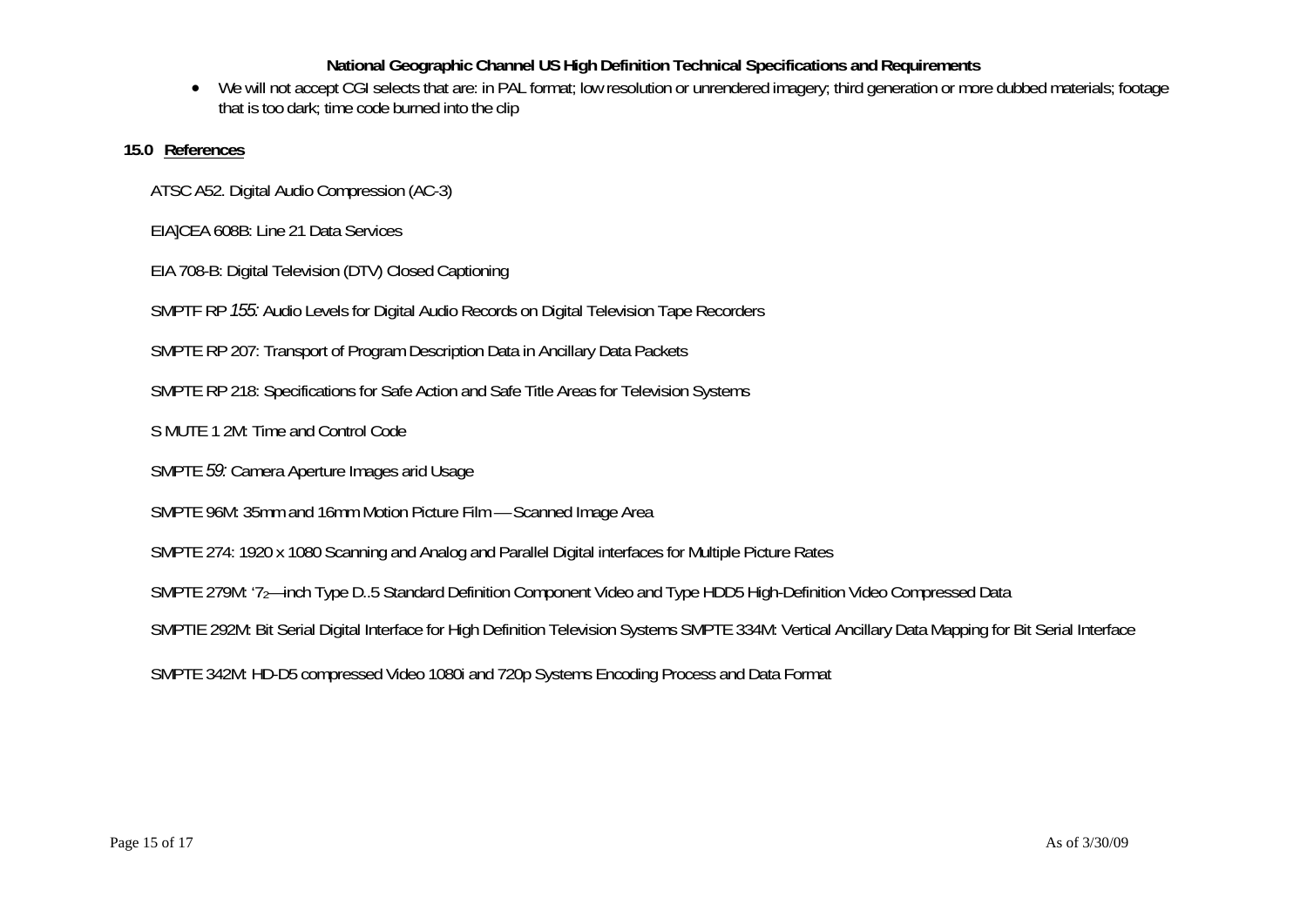## **16.0 NGC Approved List of HD Primary Shooting Cameras**

**For 1080i Productions**: (Minimum of 2 million pixels)

- Thompson Phantom v12
- Red Camera
- Sony HDW-F900R / F950
- Sony F23
- Sony HDW790 / 730S
- Sony PDW700 (1920 x 1080  $@$  50 Mb/s)
- Sony HDC-1500
- Panasonic AJ-HPX3000 (shoots 1080 only)
- Panasonic AJ-HDX900

#### **For 720p Productions**: (Minimum of 1 million pixels)

- Panasonic Varicam AJ -HDC27FP
- Panasonic Varicam AJ-HDX900

#### **NGC Approved List of HD Secondary Shooting Cameras**

\* Note – Secondary cameras are to be used for tight or confined spaces or situations that pose a hazard to your full sized production camera. Use of footage captured with these cameras must not exceed 20% of the overall production. Any percentage over this amount must be approved by EP's and Network Operations.

- Sony EX1 & EX3 (1920 x 1080 or 1280 x 720 HQ Mode @ 35 MB/s)
- Panasonic AG-HPX500 both 1080i and 720p
- Panasonic AJ-HPX2000 both 1080i and 720p

#### **Non-Approved HD Cameras:**

- Sony HVRZ1U / Sony HVRV1U / Sony HVRZ7U
- **Anything built on the HDV platform**